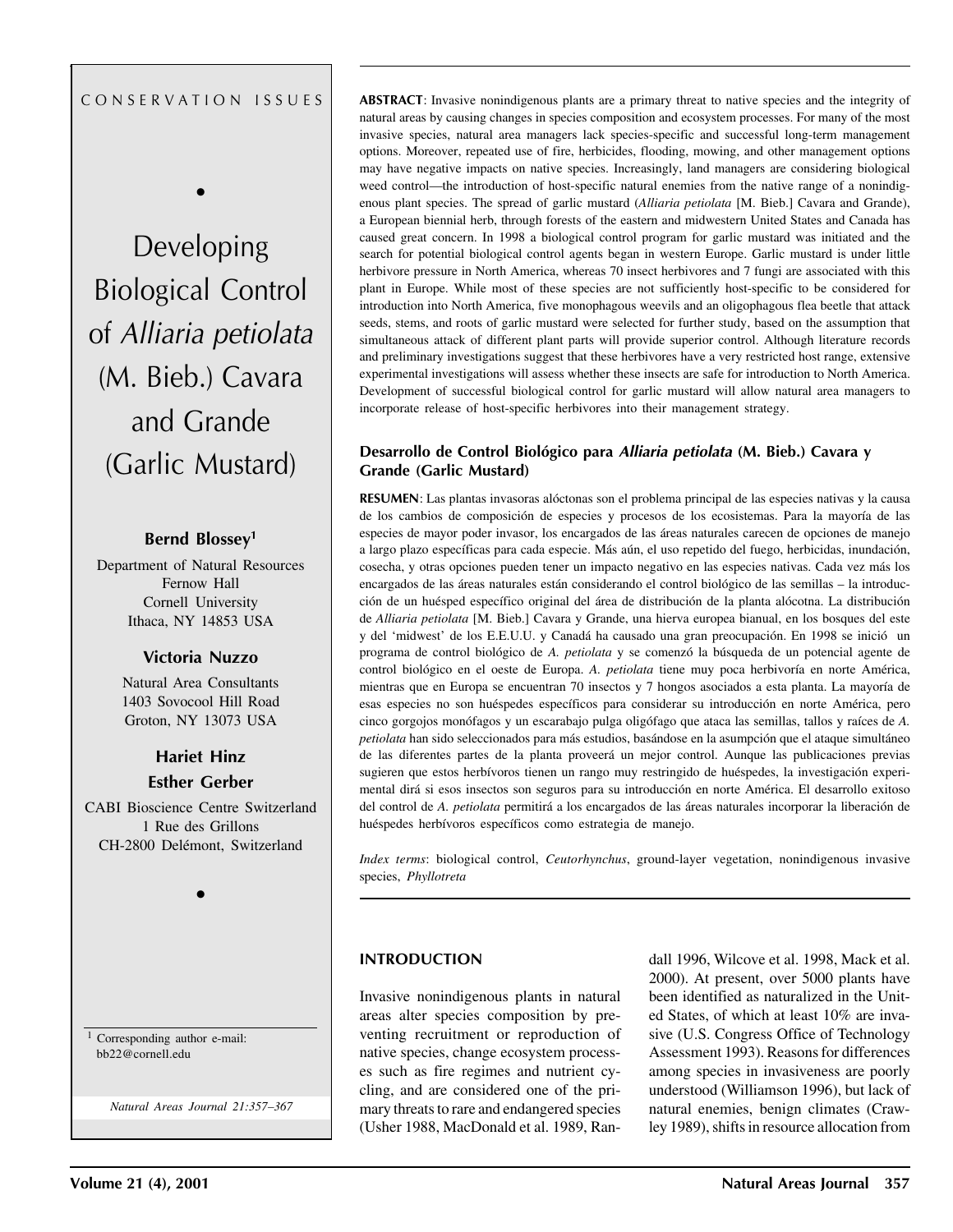antiherbivore defenses to vegetative growth and reproduction (Blossey and Nötzold 1995, Willis and Blossey 1999), and hybridization (Ellstrand and Schierenbeck 2000) have been implicated as factors contributing to the success of nonindigenous species. We have little power to predict which species will be successful invaders or which ecosystems may be particularly vulnerable to invasions (Williamson 1996, Lonsdale 1999). However, maintaining the diversity of native species and the uniqueness of natural areas requires management of invasive species.

Ideally, long-term management of invasive plants should be self sustaining and economically feasible. Repeated use of fire, herbicides, flooding, or mowing may threaten species or communities of concern, and is often prohibitively expensive. Chemical treatment of purple loosestrife (*Lythrum salicaria* L.) often results in short-term reductions, but the species reinvades within a few years, often in higher abundances than in untreated areas (Skinner et al. 1994). A coordinated effort (at a cost of about \$200,000/year) targeting purple loosestrife on a watershed basis did not stop the spread of the species in Minnesota, although efforts were successful in controlling small and isolated populations without established seed banks (Blossey et al. 2001). The failure to control purple loosestrife resulted in the development of a biological control program and the introduction of four host-specific insect herbivores (Malecki et al. 1993, Hight et al. 1995).

Classical biological weed control (e.g., the introduction of host-specific herbivores from the native range of a nonindigenous plant) can be an ecologically sound, costeffective, long-term management strategy to protect native species and their habitats. Successful weed biocontrol programs can reduce biomass of target plants to very low levels (McEvoy et al. 1991, McFadyen 1998, Blossey and Skinner 2000), allowing other previously suppressed plant species to increase. Worldwide, more than 1200 programs have released over 350 species of insects and pathogens targeting 133 plant species (Julien and Griffiths 1998). Appropriately funded and managed, complete or partial control was achieved in over 80% of programs in New Zealand and South Africa (Hoffmann 1995, Fowler et al. 2000). Biological control, similar to chemical, mechanical, and physical control, may affect nontarget species (Howarth 1991, Simberloff and Stiling 1996, Louda et al. 1997, Follett and Duan 2000, Pemberton 2000, Wajnberg et al. 2001). Current regulations (U.S. Department of Agriculture 1999) incorporate measures to greatly improve decision-making processes and avoid release of nonspecific herbivores (Gassmann and Louda 2001). Yet risks to nontarget species must be weighed against risks of allowing invasive species to remain unchecked.

Garlic mustard, *Alliaria petiolata* (M. Bieb.) Cavara and Grande, a cool-season, shade-tolerant, obligate biennial herb, is an important invader in forests of the eastern and midwestern United States and Canada. Garlic mustard is one of the few nonindigenous herbaceous species able to invade and dominate the understory of North American forests. Although little long-term research has been conducted to document the impact of garlic mustard on native ground-layer vegetation, sites invaded by garlic mustard frequently have low native herbaceous species richness. Garlic mustard has been implicated as the cause of this low diversity (White et al. 1993, Anderson et al. 1996, McCarthy 1997). Herbicide, fire, cutting, and hand pulling may occasionally control small incipient infestations, but none of these methods has provided effective long-term control. At present, natural area managers have no species-specific, successful longterm tool to manage garlic mustard (Nuzzo et al. 1996, Drayton and Primack 1999). The purpose of this paper is to (1) summarize distribution, habitat, and spread of garlic mustard in North America; (2) provide a brief overview of the biology and impact of garlic mustard on native North American taxa; (3) summarize the effectiveness of available conventional control methods; and (4) summarize the status of the development of biological control for garlic mustard.

#### **DISTRIBUTION AND SPREAD OF GARLIC MUSTARD IN NORTH AMERICA**

Garlic mustard is native to northern Europe, ranging from England to Sweden to the western regions of the former USSR (Turkestan, NW-Himalayas), India and Sri Lanka, and south to Italy and the Mediterranean basin (Tutin et al. 1964, Cavers et al. 1979, Hegi 1986). The species has been introduced to New Zealand (Bangerter 1985) and North America, where it was first recorded on Long Island in 1868 (Nuzzo 1993). Like many invasive European species in North America, garlic mustard spread from the northeastern seaboard westward (Figure 1) at a rate of approximately 366 km<sup>2</sup> year<sup>-1</sup> between 1868 and 1929 (Nuzzo 1993). Rate of spread increased to 1950 km2 year-1 between 1930 and 1949, and to  $6400 \text{ km}^2 \text{ year}^{-1}$  between 1950 and 1991 (Nuzzo 1993). By 2000, garlic mustard was most abundant in the northeastern and midwestern states, ranging from southern Ontario south to Georgia and Arkansas (Figure 1). Isolated occurrences are known from Utah and Colorado, and populations are established in the Pacific Northwest (Figure 1) and appear to be spreading. Typically, garlic mustard spreads in an "advance-retreat" pattern. Within Illinois forests, rate of spread averaged  $5.4 \text{ m year}^{-1}$ ; however, annual fluctuations ranged from advancing as much as 36 m to retreating by 18 m (Nuzzo 1999). This advance-retreat habit, combined with the biennial life cycle, explains the "sudden" appearance of a dense stand of garlic mustard in a forest where few plants were seen the year before. The general pattern of local spread is a ragged advancing front, supplemented by establishment of satellite populations 6–30 m ahead of the front. Garlic mustard spreads exclusively by seed (Cavers et al. 1979), which is dispersed 1–2 m from the mother plant by ballistic action. Long-distance dispersal is primarily through floodwaters (Cavers et al. 1979) and human transport (Lhotska 1975; Nuzzo 1992, 1993). In addition, it is likely that deer, mice, and other small mammals passively transport seeds in their fur. Although garlic mustard takes advantage of disturbances, the species is also able to invade relatively undis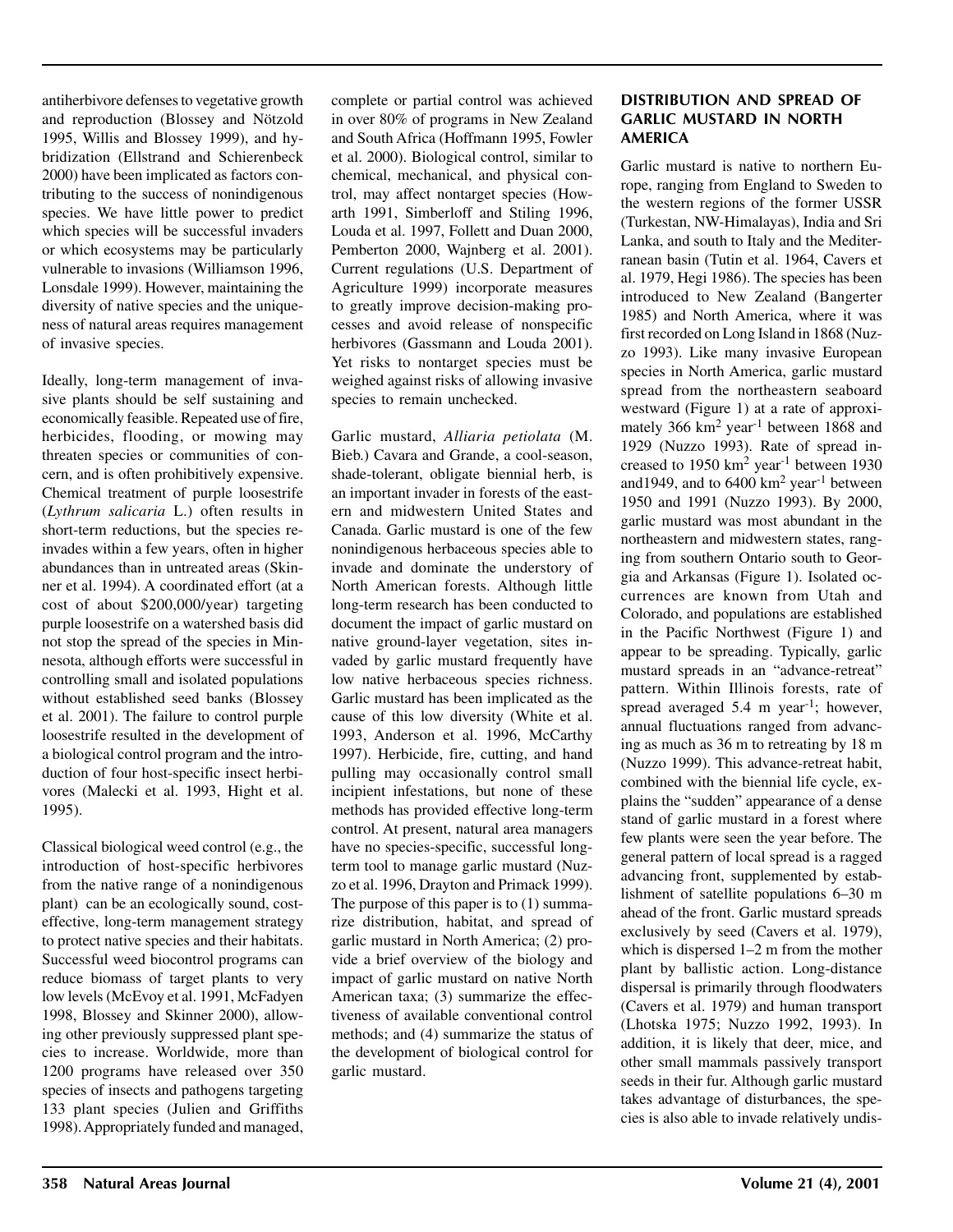turbed and isolated forests independent of presence or cover of native species (Brothers and Spingarn 1992, Nuzzo 1999). Once established, garlic mustard becomes a permanent member of the community, steadily increasing in presence but with large annual fluctuations in cover and density (Byers and Quinn 1998, Nuzzo 1999, Meekens 2000).

Garlic mustard occurs in similar habitats in both its native European range and North America. It is most frequently found in deciduous forests, and also occurs in partial shade characteristic of open woods, forest edges, roadsides, urban areas, and occasionally in full sun (Trimbur 1973; Fitter et al. 1974; Cavers et al. 1979; Hegi 1986; Wilmanns and Bogenrieder 1988; Nuzzo 1991, 1993; Byers and Quinn 1998). Garlic mustard grows on sand, loam, and clay soils, and on both limestone and sandstone substrates, but rarely occurs on peat or muck soils. Although garlic mustard is widespread in Europe, populations are scattered and small, often restricted to road edges. Of 25 sites with "large" garlic mustard populations investigated for associated herbivores in Germany, Switzerland, and Austria, stand size was  $225 \pm 119$  m<sup>2</sup> (mean  $\pm$ SE, range 10–3000 m<sup>2</sup>) (Hinz and

Gerber 2001), whereas extensive populations of several hectares  $(>10,000 \text{ m}^2)$  are common in North America.

## **BIOLOGY**

Garlic mustard is an obligate biennial; all plants overwintering as rosettes will flower, regardless of size, and subsequently die (Cavers et al. 1979, Bloom et al. 1990, Byers and Quinn 1998, Meekens 2000). The phenology is typical of cool-season European plants, and garlic mustard grows rapidly in late fall and early spring when native species are dormant (Cavers et al. 1979, Anderson et al. 1996). Flower stalks begin to elongate from the rosette in March or April. Flowers open as early as April and are insect pollinated. Pollination primarily occurs on the first day that flowers open; flowers that are not insect pollinated automatically self-pollinate (Cruden et al. 1996), allowing garlic mustard to establish and expand at sites from single colonizing individuals.

Seed production varies with habitat conditions and averages 66–356 seeds per plant (Byers and Quinn 1998, Nuzzo 1999, Susko and Lovett-Doust 2000), but can be as high as 7900 seeds for robust plants (Nuz-



**Figure 1. Spread of garlic mustard in 40-year intervals from 1868 to 1988 and from 1989 to 2000.** increase in relative cover of annual plants

zo 1993). In dense patches, seed production ranges from 3600 to 45000 seeds m<sup>-2</sup> (Trimbur 1973, Anderson et al. 1996, Byers and Quinn 1998). Seeds require 50 to 105 days of cold stratification  $(1-10^{\circ}C)$ ; Baskin and Baskin 1992, Meekins and McCarthy 1999), resulting in a dormancy period of 8 months in southern, and 8–22 months in northern, locales (Cavers et al. 1979, Baskin and Baskin 1992, Solis 1998). Simultaneous germination of the majority of seeds occurs after stratification requirements are met, and purportedly only a small proportion of seeds remain viable, forming a short-lived seed bank (Roberts and Boddrell 1983, Baskin and Baskin 1992). However, experiments demonstrate large geographic differences in germination rates ranging from as little as 3% to as much as 60% germination after 3 years (B. Blossey and V. Nuzzo, unpubl. data). In North America, seeds germinate in early spring, usually from late February to mid-May, depending on latitude (Cavers et al. 1979, Baskin and Baskin 1992). Reported seedling densities range from 830 to 1800 seedlings m<sup>-2</sup> in central Illinois (Anderson et al. 1996) to as high as 20,000 seedlings m-2 in Ohio (Trimbur 1973). By June, seedlings develop into the characteristic rosette of first year plants and are 4–15 cm in diameter by early fall. First-year rosettes are sensitive to summer drought (Byers and Quinn 1998, Meekens 2000) and 60– 90% die by fall (Anderson et al. 1996, Byers and Quinn 1998). New leaves produce a distinct garlic odor when crushed, but the fragrance fades as leaves age.

#### **IMPACT OF GARLIC MUSTARD ON NATIVE TAXA**

It is generally assumed (but we have little quantitative evidence) that garlic mustard outcompetes the native ground-layer flora because invaded sites frequently have low diversity (White et al. 1993, Anderson et al. 1996, McCarthy 1997). Chestnut oak (*Quercus prinus* L.) seedlings had reduced growth in the laboratory when competing with garlic mustard, whereas jewelweed (*Impatiens capensis* Meerb.) and boxelder (*Acer negundo* L.) were competitively superior (Meekins and McCarthy 1999). Removing garlic mustard resulted in an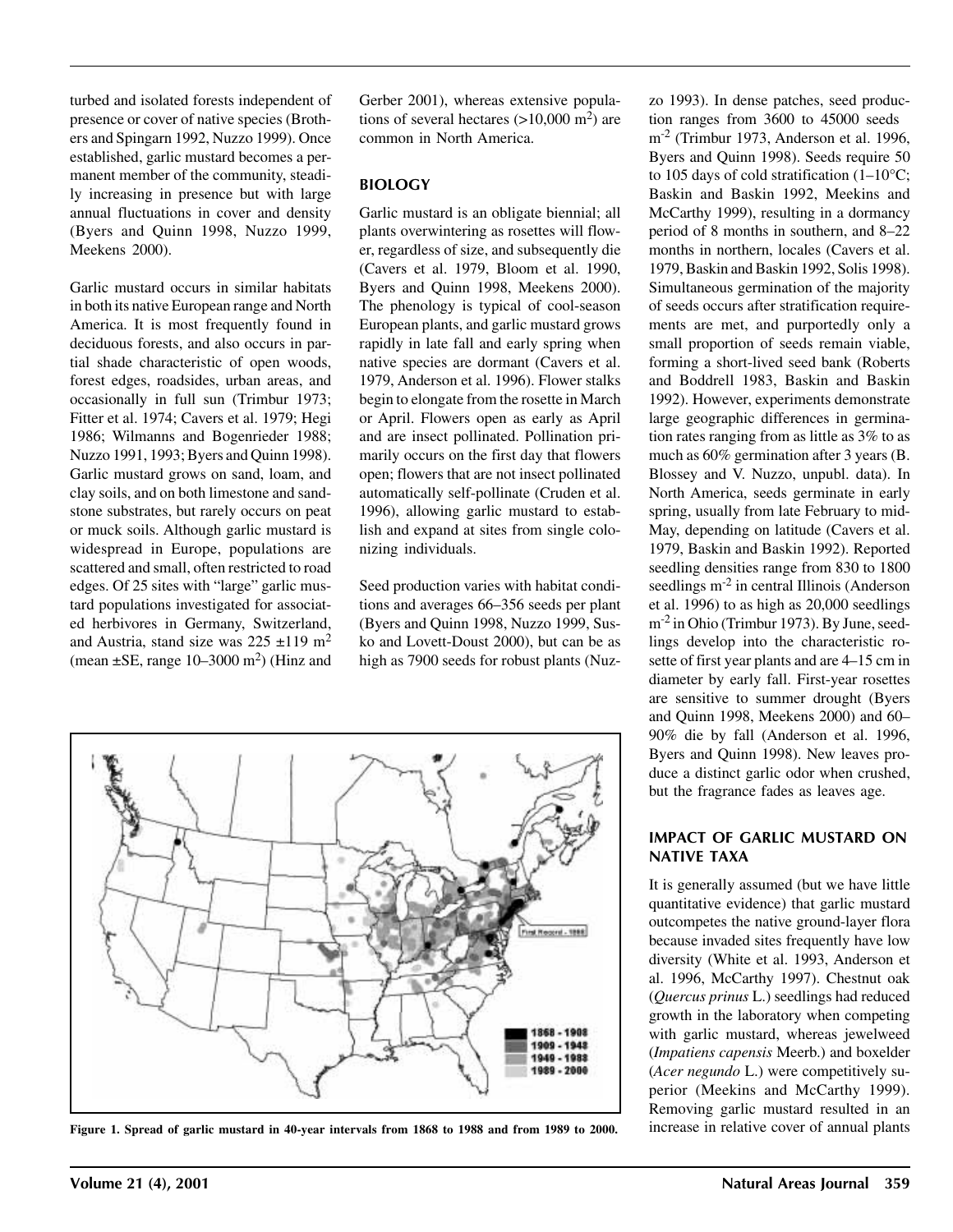(primarily jewelweed), although actual percent cover of annuals was similar or higher in plots with garlic mustard (Mc-Carthy 1997).

Garlic mustard produces several phytotoxic chemicals that may interfere with growth of native species, potentially through inhibition of mycorrhizal activity (Vaughn and Berhow 1999). About 75% of native North American ground-layer plants are mycorrhizal (Harley 1969), whereas garlic mustard*,* like other members of the Brassicaceae, is nonmycorrhizal.

Although quantitative evidence for ecosystem impacts of garlic mustard is anecdotal, garlic mustard appears to alter habitat suitability for several species of salamanders, molluscs, earthworms, and insect communities (J. Maerz and B. Blossey, unpubl. data). Garlic mustard interferes with oviposition of the native butterflies *Pieris napi oleracea* Harris and *P. virginiensis* W.H. Edwards (Lepidoptera, Pieridae), whose native hosts are toothworts—*Cardamine concatenata* [*Dentaria laciniata*] (Michx.) O. Schwarz and *Cardamine* [*Dentaria*] *diphylla* (Michx.) A. Wood. Females of these butterflies lay eggs on garlic mustard because it contains sinigrin, a strong attractant that females use to identify the appropriate host plant (Huang et al. 1995). In mixed populations of garlic mustard and toothwort, garlic mustard is taller and often more abundant than toothwort, and female butterflies can have difficulty locating the native host plant. Confused females oviposit on garlic mustard, but larvae are unable to complete development there (Porter 1994, Huang et al. 1995). Garlic mustard is a population sink for these species (Porter 1994, Haribal and Renwick 1998). Invasion by garlic mustard reduces populations of the native host plants of *P. napi oleracea* and *P*. *virginiensis* (Nuzzo 1993), and eggs laid on garlic mustard do not contribute to recruitment of adults, further reducing populations and potentially leading to endangerment of the species.

Literature and limited field surveys revealed little information on North American herbivores associated with garlic mustard with potential as indigenous biocontrol agents. Species most commonly associated with garlic mustard are stem-mining weevils, a stem-mining fly, a leafmining fly, and pierid butterflies (Table 1). Widespread but uncommon attack by slugs, snails, aphids, leafhoppers, and several fungal pathogens has been recorded (Table 1). However, attack by these species has not been able to prevent further range expansion of garlic mustard (Figure 1).

## **CONVENTIONAL CONTROL**

Anticipated negative ecosystem impacts have prompted natural area managers to experiment with various techniques to stop the spread or control abundance of garlic mustard. The most effective method is to prevent initial establishment (Nuzzo 1991, Drayton and Primack 1999). Control efforts can occasionally be successful if infestations are recognized early, but successful long-term control is unlikely even with considerable expenditures of labor and money (Drayton and Primack 1999). Treatments have to be repeated over an extended period, potentially 4–10 years, to prevent local seed production until the seed bank is depleted (Drayton and Primack 1999). Eradication and control attempts using herbicides, fire, hand pulling, or combinations of these treatments have been successful in reducing but not eliminating populations (Nuzzo 1991, Nuzzo et al. 1996, Schwartz and Heim 1996). Established populations forming extensive monocultures are virtually impossible to control and repeated control treatments may themselves pose a threat to native species.

Cutting flowering stems at ground level provides effective control with minimal side effects, but is very labor intensive. Cutting is most effective when plants are in full bloom or have developed siliques (Nuzzo 1991); plants cut earlier in the flowering period may produce new flowering stems. Viable seed may form on cut stems (Solis 1998), and all stems need to be removed from the site, adding to the labor costs. Pulling is very labor intensive but effective if the upper half of the root is removed. Garlic mustard frequently snaps off at or above the root crown when pulled, leaving adventitious buds that send up new flower stalks.

Burning and herbicide application both provide control at a lower labor cost, but each treatment has potential drawbacks: fire may increase presence of garlic mustard; and herbicides may negatively impact some native ground-layer species. Prescribed burning can maintain garlic mustard cover at a low level (Nuzzo et al. 1996) or have no effect (Luken and Shea 2000), but fire does not automatically reduce abundance of garlic mustard (Nuzzo 1991, Schwartz and Heim 1996, Luken and Shea 2000). Burning kills adult plants only if the root crown is sufficiently heated; a quick fire, or an incomplete fire, may remove rosette leaves, but undamaged root crowns will subsequently produce flower stalks from adventitious buds (Nuzzo et al. 1996). Burning may also enhance growth of seedlings that germinate after fire removes leaf litter (Nuzzo et al. 1996). Fire management is only feasible in fire-tolerant plant communities with sufficient fuel to carry burns, and fire may alter composition of native herbaceous vegetation (Nuzzo et al. 1996, Luken and Shea 2000).

Chemical treatment using Round-up (glyphosate) applied at 1%, 2%, and 3% concentrations to dormant rosettes in late fall or early spring can reduce cover of adult plants by as much as 95%. However, nonselective herbicide treatments also reduce cover of both sedges and grasses, and even repeated application does not sufficiently reduce garlic mustard infestations (Nuzzo 1991, 1996). In addition, large-scale repeated herbicide treatments are prohibitively expensive and time-consuming.

In summary, although conventional control methods have been experimentally shown to provide temporary, local reductions in garlic mustard populations, none have provided effective long-term control over large areas. In addition, abundance of garlic mustard in nearby unmanaged sites is a continued source for reintroduction of seeds. At present, natural area managers have no species-specific, successful longterm tool to manage garlic mustard. All available information indicates that the only viable long-term option for successful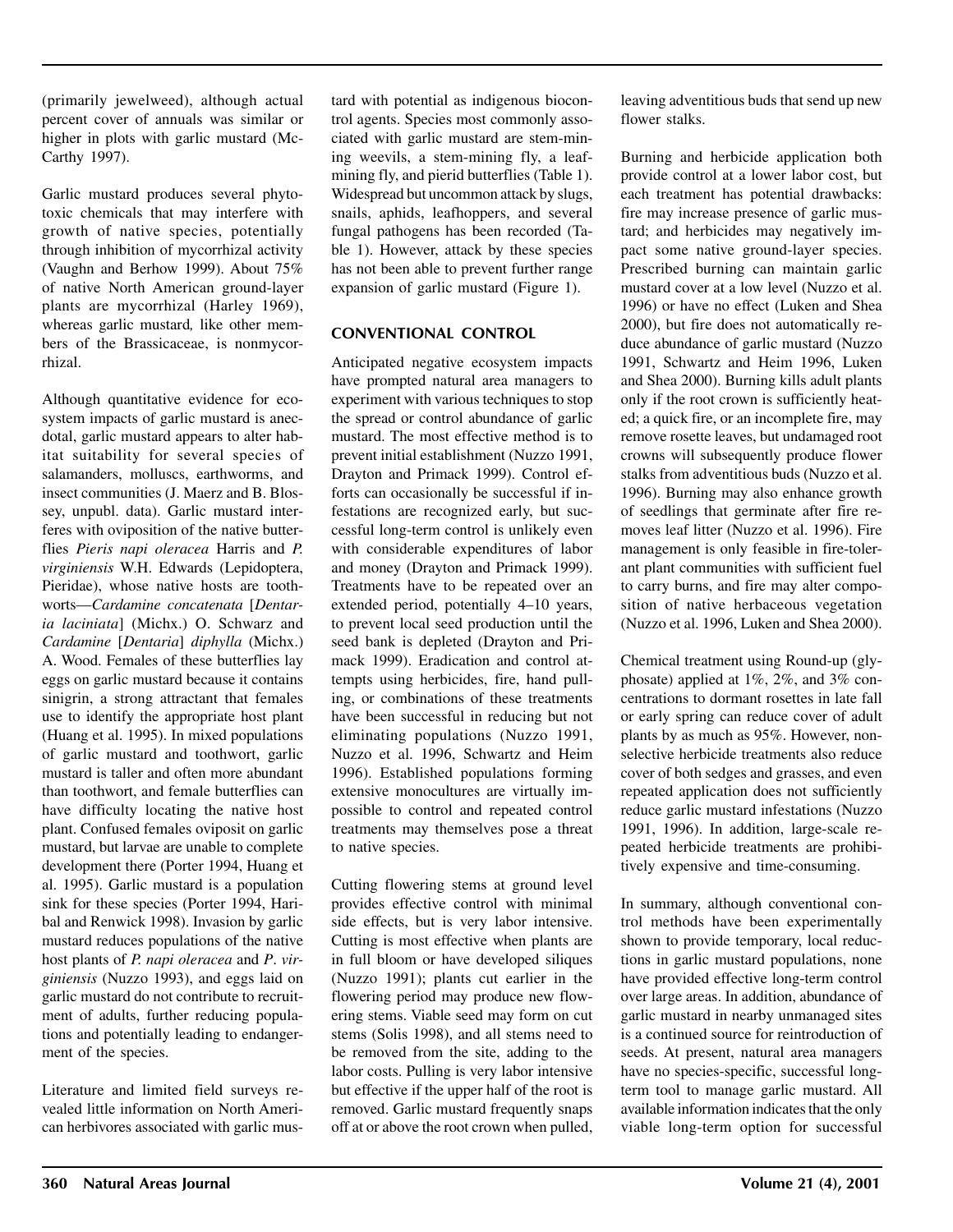| <b>Species</b>                          | Order, Family                            | Status <sup>a</sup>                      |                                                      | Reference                                            | <b>Remarks</b>                                   |
|-----------------------------------------|------------------------------------------|------------------------------------------|------------------------------------------------------|------------------------------------------------------|--------------------------------------------------|
| <b>Herbivore</b>                        |                                          |                                          |                                                      |                                                      |                                                  |
| Pieris virginiensis                     | Lepidoptera, Pieridae                    | N                                        | S                                                    | Porter 1994,                                         | Native host Dentaria spp.,                       |
|                                         |                                          |                                          |                                                      | Courant et al. 1994                                  | larvae unable to complete<br>development         |
| P. napi oleracea                        | Lepidoptera, Pieridae                    | N                                        | G                                                    | Courant et al. 1994,                                 | Native host incl. Dentaria spp.,                 |
|                                         |                                          |                                          |                                                      | Haribal and Renwick 1998                             | larvae usually unable to complete<br>development |
| P. n. marginata                         | Lepidoptera, Pieridae                    | N                                        | $\ddot{?}$                                           | Courant et al. 1994                                  | Larvae unable to complete<br>development         |
| P. rapae                                | Lepidoptera, Pieridae                    | I                                        | G                                                    | Renwick and Lopez 1999,                              |                                                  |
| Stem-mining fly                         | Diptera                                  | $\gamma$                                 | $\overline{?}$                                       | B. Blossey and<br>V. Nuzzo, unpubl. data             | New York, Pennsylvania, Illinois                 |
| Stem-mining weevils                     | Coleoptera, Curculionidae                | $\overline{\mathcal{L}}$                 | $\overline{\mathcal{L}}$                             | B. Blossey and<br>V. Nuzzo, unpubl. data             | New York, Pennsylvania, Illinois                 |
| Aphids                                  | Homoptera, Aphididae                     | ?                                        | $\ddot{?}$                                           | Cavers et al. 1979                                   |                                                  |
| Leafhoppers                             | Homoptera                                | $\overline{\cdot}$                       | $\overline{\mathcal{L}}$                             | Cavers et al. 1979                                   |                                                  |
| Flea beetles                            | Coleoptera, Chrysomelidae                | $\overline{\mathcal{L}}$                 | $\overline{?}$                                       | Cavers et al. 1979;<br>R. Root, Cornell              | Widespread but uncommon                          |
| Slugs                                   | $\overline{?}$                           | $\overline{\mathcal{L}}$                 | $\overline{\mathbf{?}}$                              | University, pers. obs.<br>Blossey, Nuzzo, pers. obs. | Widespread                                       |
| Leaf miner                              | Diptera                                  | $\overline{?}$                           | $\overline{\cdot}$                                   | Blossey, Nuzzo, pers. obs.                           | Illinois, New York, Pennsylvania                 |
|                                         |                                          |                                          |                                                      |                                                      |                                                  |
| <b>Pathogens</b>                        |                                          |                                          |                                                      |                                                      |                                                  |
| Alternaria spp.                         |                                          | $\overline{\cdot}$                       | G                                                    | B. Blossey, unpubl. data                             | New York                                         |
| Fusarium solani                         |                                          | $\overline{?}$                           | $\overline{?}$                                       | Chen and Schwegman 1996                              |                                                  |
| (root rot)                              |                                          |                                          |                                                      |                                                      |                                                  |
| Turnip mosaic virus                     |                                          | $\overline{\mathbf{?}}$                  | $\overline{\mathbf{?}}$                              | Stobbs & van Schagen 1987                            |                                                  |
| Erysiphe cruciferarum                   |                                          | $\mathbf I$                              | $\mathbf G$                                          | M. Scholler, Purdue<br>University (pers. com.)       | Indiana (widespread?)                            |
| <b>Pollinators</b>                      |                                          |                                          |                                                      |                                                      |                                                  |
| Apis mellifera                          | Hymenoptera, Apidae                      | Ι                                        | G                                                    | Cruden et al. 1996                                   |                                                  |
| Bombus sp.                              | Hymenoptera, Apidae                      | $\overline{\mathbf{?}}$                  | G                                                    | Cruden et al. 1996                                   |                                                  |
| Ceratina calcarata                      | Hymenoptera, Apidae                      | $\overline{\mathbf{?}}$                  | $\overline{\mathcal{L}}$                             | Cruden et al. 1996                                   |                                                  |
| Andrena cf. milwaukeensis               | Hymenoptera, Andrenidae                  | $\gamma$                                 | $\gamma$                                             | Cruden et al. 1996                                   |                                                  |
| A. cf. cressonii                        | Hymenoptera, Andrenidae                  | $\overline{\mathbf{?}}$                  | $\ddot{?}$                                           | Cruden et al. 1996                                   |                                                  |
| A. forbesii                             | Hymenoptera, Andrenidae                  | $\overline{\mathcal{L}}$                 | $\overline{\cdot}$                                   | Cruden et al. 1996                                   |                                                  |
| A. vicina                               | Hymenoptera, Andrenidae                  | $\overline{\cdot}$                       | $\overline{\cdot}$                                   | Cruden et al. 1996                                   |                                                  |
| Lasioglossum forbesii                   | Hymenoptera, Halictidae                  | $\overline{\mathcal{L}}$                 | $\overline{\mathcal{L}}$                             | Cruden et al. 1996                                   |                                                  |
| Augochlorella striata                   | Hymenoptera, Halictidae                  | $\ddot{?}$                               | $\overline{\mathcal{L}}$                             | Cruden et al. 1996                                   |                                                  |
| cf. Augochloropsis                      |                                          |                                          |                                                      |                                                      |                                                  |
| metallica fulgida                       | Hymenoptera, Halictidae                  | $\overline{\cdot}$                       | $\overline{\mathcal{L}}$                             | Cruden et al. 1996                                   |                                                  |
| Heliophilus cf. fasciatus               | Diptera, Syrphidae                       | $\overline{\cdot}$<br>$\overline{\cdot}$ | $\overline{?}$                                       | Cruden et al. 1996<br>Cruden et al. 1996             |                                                  |
| Eristalis cf. flavipes<br>E. dimidiatus | Diptera, Syrphidae                       | $\overline{\mathcal{L}}$                 | $\overline{\mathcal{L}}$                             |                                                      |                                                  |
| E. transversus                          | Diptera, Syrphidae                       | $\overline{\mathcal{L}}$                 | $\overline{\mathcal{L}}$<br>$\overline{\mathcal{L}}$ | Cruden et al. 1996<br>Cruden et al. 1996             |                                                  |
| E. cf bastardii                         | Diptera, Syrphidae<br>Diptera, Syrphidae | $\overline{\mathcal{L}}$                 | $\overline{\mathcal{L}}$                             | Cruden et al. 1996                                   |                                                  |
| Eristalis sp.                           | Diptera, Syrphidae                       | $\overline{\mathcal{L}}$                 | $\overline{?}$                                       | Cruden et al. 1996                                   |                                                  |
| Eupeodes sp.                            | Diptera, Syrphidae                       | $\overline{\cdot}$                       | $\overline{?}$                                       | Cruden et al. 1996                                   |                                                  |
| Mallota cf. cimiciformis                | Diptera, Syrphidae                       | $\overline{\cdot}$                       | $\overline{\mathcal{L}}$                             | Cruden et al. 1996                                   |                                                  |
| Celastrina ladon                        | Lepidoptera, Lycaenidae                  | $\overline{?}$                           | $\overline{\mathcal{L}}$                             | Yahner 1998                                          |                                                  |

٦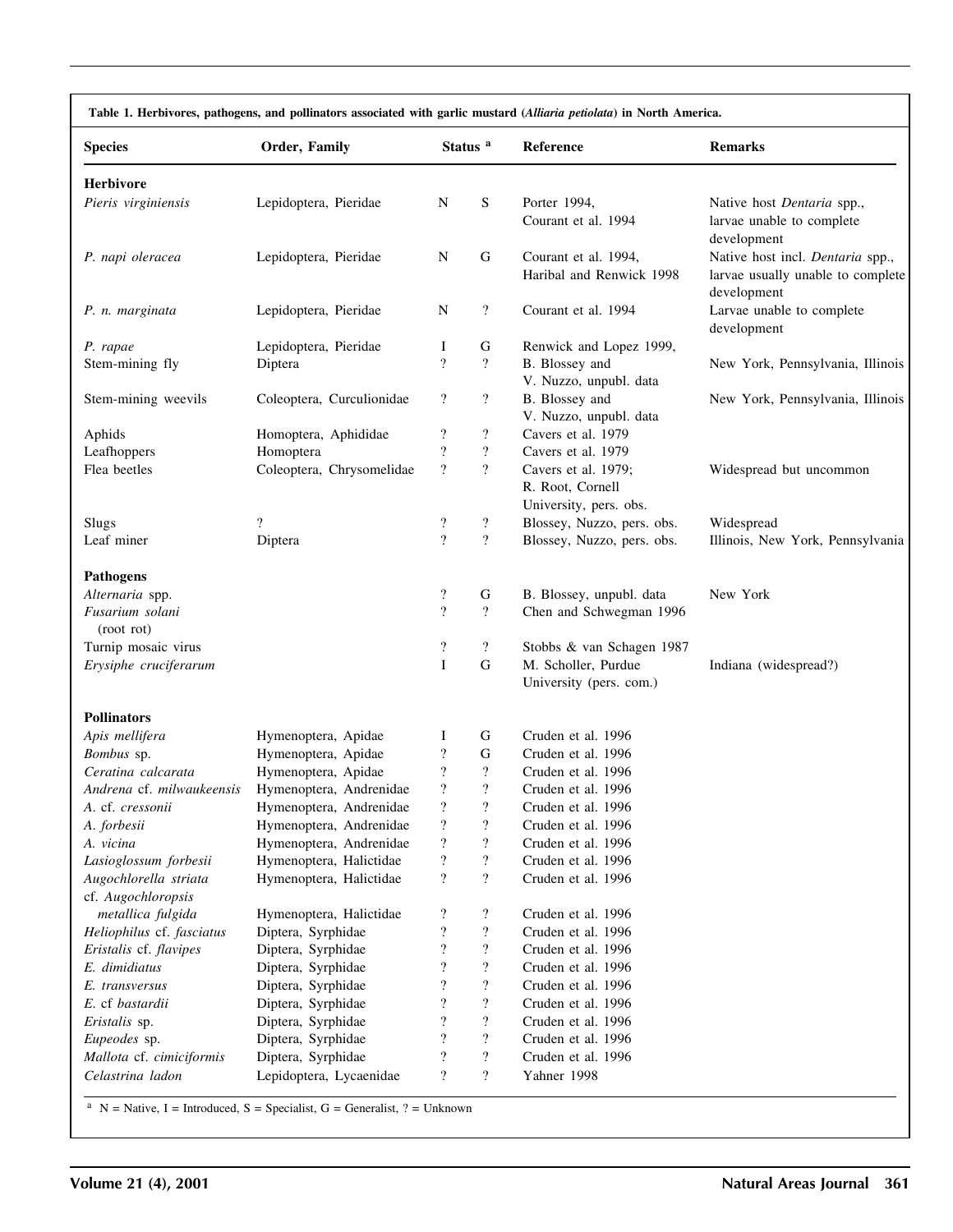management of garlic mustard is the development of a classical biological weed control program.

## **GARLIC MUSTARD BIOLOGICAL CONTROL PROGRAM**

In classical biological weed control, hostspecific natural enemies from the native range of a nonindigenous plant are introduced in an attempt to reduce populations of invasive plants. Successful programs are species-specific, require low resource inputs, are self-sustaining, and are often compatible with other management strategies. In practice, weed biocontrol programs often suffer from lack of funding and lack of scientific rigor. Releases are seldom replicated or randomized, and objective measures of the depression in weed abundance are rarely provided (Crawley 1989, Lawton 1990). The emphasis on finding, screening, releasing, and distributing control organisms with little effort on postrelease monitoring (McEvoy and Coombs 1999) has prevented improvements in the scientific basis and predictive ability of biological weed control (Lawton 1990, McEvoy and Coombs 1999, Blossey and Skinner 2000). This lack of data on longterm effects of control organisms on target host plants and their associated fauna and flora, and on factors that enhance or reduce effectiveness of biocontrol agents, is a severe handicap to moving beyond the biological control "lottery" (McEvoy and Coombs 2000). Merging basic research and experimentation during pre- and postrelease evaluations, as planned for the garlic mustard biocontrol program, will produce significant advances in management of biological weed control programs.

Literature and field surveys revealed 70 insect herbivores and 7 fungi associated with garlic mustard in Europe (Hinz and Gerber 1998, 2001). The most important groups of natural enemies associated with garlic mustard were weevils (Curculionidae), particularly the genus *Ceutorhynchus*; leaf beetles (Chrysomelidae); and butterflies and moths (Lepidoptera). Most of these species are not sufficiently hostspecific to consider introduction to North America. Five weevils and one flea beetle were selected as potential biological control agents based on their restricted hostrange, feeding niches, and impact on garlic mustard (data on life histories and biology summarized from Hinz and Gerber 1998, 2001).

## **Ceutorhynchus alliariae and C. roberti (Coleoptera: Curculionidae)**

Adults of *Ceutorhynchus alliariae* Brisout and *C. roberti* Gyllenhal feed on leaves; larvae mine stems and leaf petioles. Both

weevils are univoltine (one generation/ year), share the same feeding niche, and have very similar life histories. Adults can be distinguished morphologically using coloration of their tarsi (feet), but no reliable features distinguish their immature stages. Both species show widely overlapping distributions in Europe, although *C. roberti* is the only species reported from Italy (Abazzi and Osella 1992). Adults overwinter in soil and leaf litter, and become active in early spring. Oviposition



**Figure 2. Phenologram of potential biological control agents of garlic mustard (life histories based on data from central Europe).**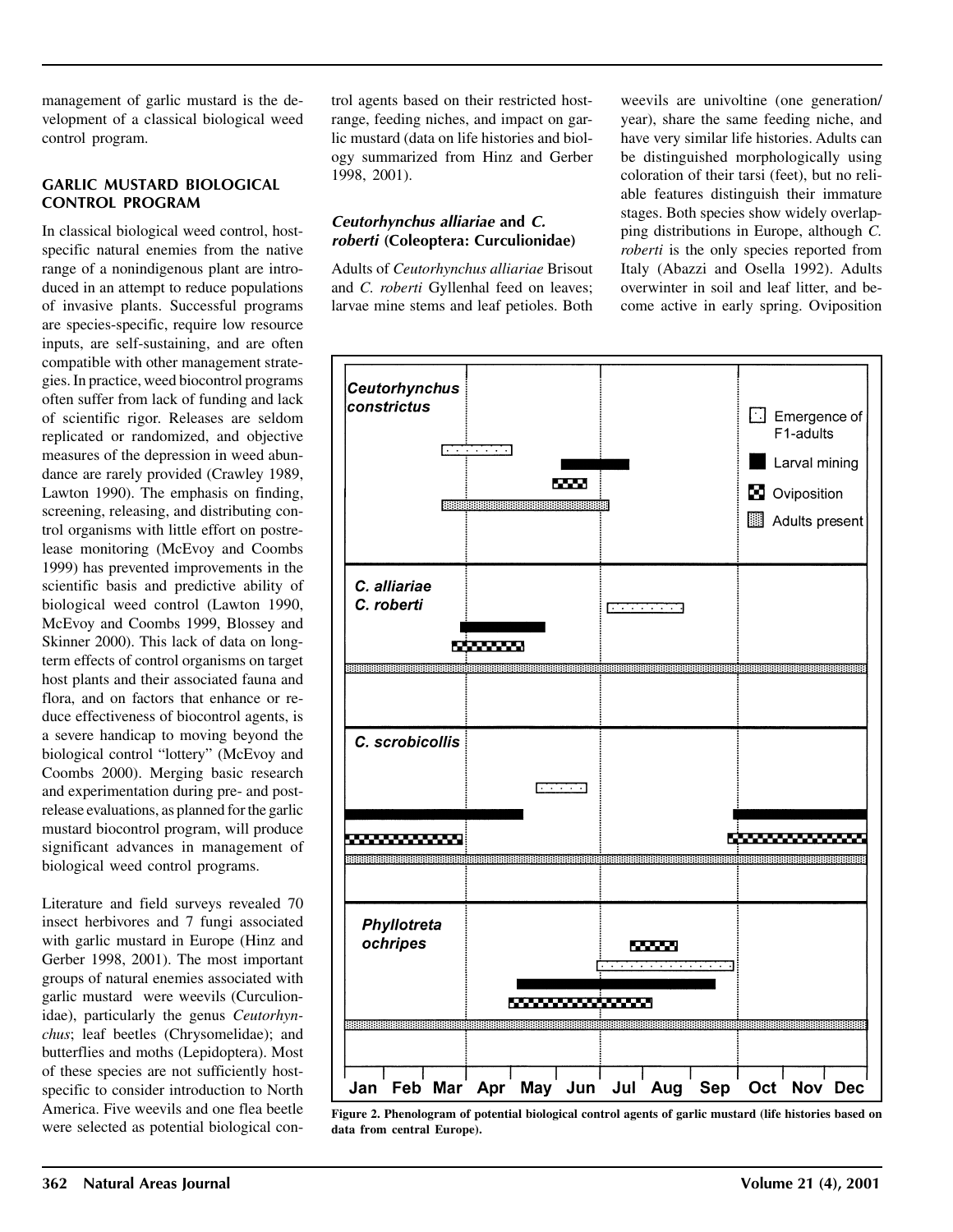begins shortly after emergence; eggs are laid individually (*C. alliariae*) or in clusters of up to nine (*C. roberti*) into elongating stems and leaf petioles of garlic mustard. Larvae hatch after 1–3 weeks and feed internally. Development from egg to mature larva takes about 7 weeks, and third instars leave the host plant to pupate in the soil. New generation adults begin to emerge in June (Figure 2). Attack rates on garlic mustard in Europe ranged from 48– 100% of shoots at various field sites investigated during 1998 and 1999, with an average of 2–11 larvae/shoot. High attack rates reduce seed production of garlic mustard, and at densities of 20–30 larvae/ shoot premature wilting occurs. Experiments in the next 3 years will evaluate the impact and possible competitive interactions between these two stem feeders.

## **Ceutorhynchus scrobicollis (Coleoptera: Curculionidae)**

*Ceutorhynchus scrobicollis* Nerensheimer & Wagner is a univoltine root-mining weevil. Little information about biology and ecology of this species was available when investigations began in 1998. The species is reported from Eastern and Eastcentral Europe and Italy (Dieckmann 1972, Abazzi and Osella 1992). During field surveys the species was only found in eastern Austria and eastern Germany but was absent from field sites in southern Germany and Switzerland. Adults emerge in May and June and, after feeding on leaves for a brief period, aestivate during summer. In Europe, oviposition starts in mid-September and continues until spring (Figure 2). Eggs are laid mainly into leaf petioles and surfaces of rosette-leaves. Early larvae mine petioles and rosette meristems, but the majority of mature larvae feed in root crowns. Larvae overwinter but continue feeding and leave the host plant in spring to pupate in the soil. Within the European distribution of *C. scrobicollis*, attack rates ranged from 50% to 100% of plants, and usually four to eight larvae completed development within a single plant. Larvae feeding over winter often kill developing shoots. In spring and early summer, attacked plants appear water-stressed, and desiccate prematurely at high infestations.

# **Ceutorhynchus constrictus (Coleoptera: Curculionidae)**

*Ceutorhynchus constrictus* (Marsham) is a univoltine weevil. Adults feed on leaves and larvae consume developing seeds. Of all *Ceutorhynchus* species associated with garlic mustard, *C. constrictus* is the most widespread and is common throughout Western and Central Europe (Dieckmann 1972). Adults emerge in April to feed and mate. Oviposition starts once garlic mustard begins to produce siliques in May and June (Figure 2). Eggs are laid in developing seeds and a single female may produce well over 150 eggs during a season. Larvae feed on developing seeds during June and July (Figure 2). Each larva consumes one or two seeds before leaving the silique to pupate in the soil. Mature larvae form an earthen cocoon and pupate, and fully developed adults overwinter in the soil until the following spring. Although the species was found at all field sites, attack rates were generally low, with only 0.3– 6.4% of seeds attacked in southern Germany and Switzerland.

## **Ceutorhynchus theonae (Coleoptera: Curculionidae)**

*Ceutorhynchus theona* Korotyaev is a newly described species collected in Daghestan, Russia, in spring 2000 and shipped into quarantine in Switzerland. Preliminary investigations conducted in Switzerland confirm that the species attacks seeds of garlic mustard. The biology of *C. theonae* appears similar to that of *C. constrictus*, but feeding by *C*. *theonae* appears more damaging. This new species will be included in the host-specificity testing procedure if sufficient adults can be obtained and rearing methods developed.

# **Phyllotreta ochripes (Coleoptera: Chrysomelidae)**

Adults of the flea beetle *Phyllotreta ochripes* (Curtis) feed on leaves; larvae feed on roots of both bolting garlic mustard plants and rosettes. The species ranges widely over most of Europe and parts of Northwestern Asia (Gruev and Döberl 1997), appears to have a partial second generation (Figure 2), and was common in

field surveys in Switzerland, Germany, and Austria. Adults overwinter in leaf litter and can be found feeding on garlic mustard rosettes in early March. Females lay an average of 280 eggs in soil close to the root crown over a period of about 3 months (Figure 2). Larvae usually mine just beneath the epidermis of the root or root crown of bolting plants and rosettes as well as leaf petiole bases (Figure 2). Mature larvae pupate in the soil, and the first adults emerge by the end of June (Figure 2). Development from first instar to adult takes 30–65 days. Early emerging females may lay eggs in summer, indicative of a partial second generation. Little is known about the impact of *P. ochripes* on plant performance. Larvae are difficult to detect because of larval feeding habits on the outer parts of the root, and attack rates therefore are difficult to quantify. We will need to conduct controlled, common garden experiments to assess the impact of this flea beetle.

# **Host-specificity Testing**

Host-specificity screening studies have been widely standardized (Wapshere 1989, USDA 1999) and provide reliable information on safety of introduced control agents (McFadyen 1998, Pemberton 2000). Host-specificity of all six species considered potential biological control agents for garlic mustard will be evaluated in Europe before any introductions are proposed. A sequence of different testing procedures is used involving about 50 different test plant species. For garlic mustard, special attention will be given to native North American crucifers (especially *Dentaria* and *Rorippa* spp.), cultivated crucifers (e.g., cabbages, *Brassica* spp.), as well as native plant species growing in the same habitats (e.g., forest spring ephemerals such as *Trillium* spp.). First, adults and larvae will be offered a single test plant in no-choice tests. Next, adults and larvae will be offered several plant species simultaneously in multiple-choice tests using plants that were attacked in no-choice tests. No-choice starvation tests are used to determine the physiological host range of a species, but tests often show a wider host range than later realized in the field. More realistic multiple-choice tests in the field will be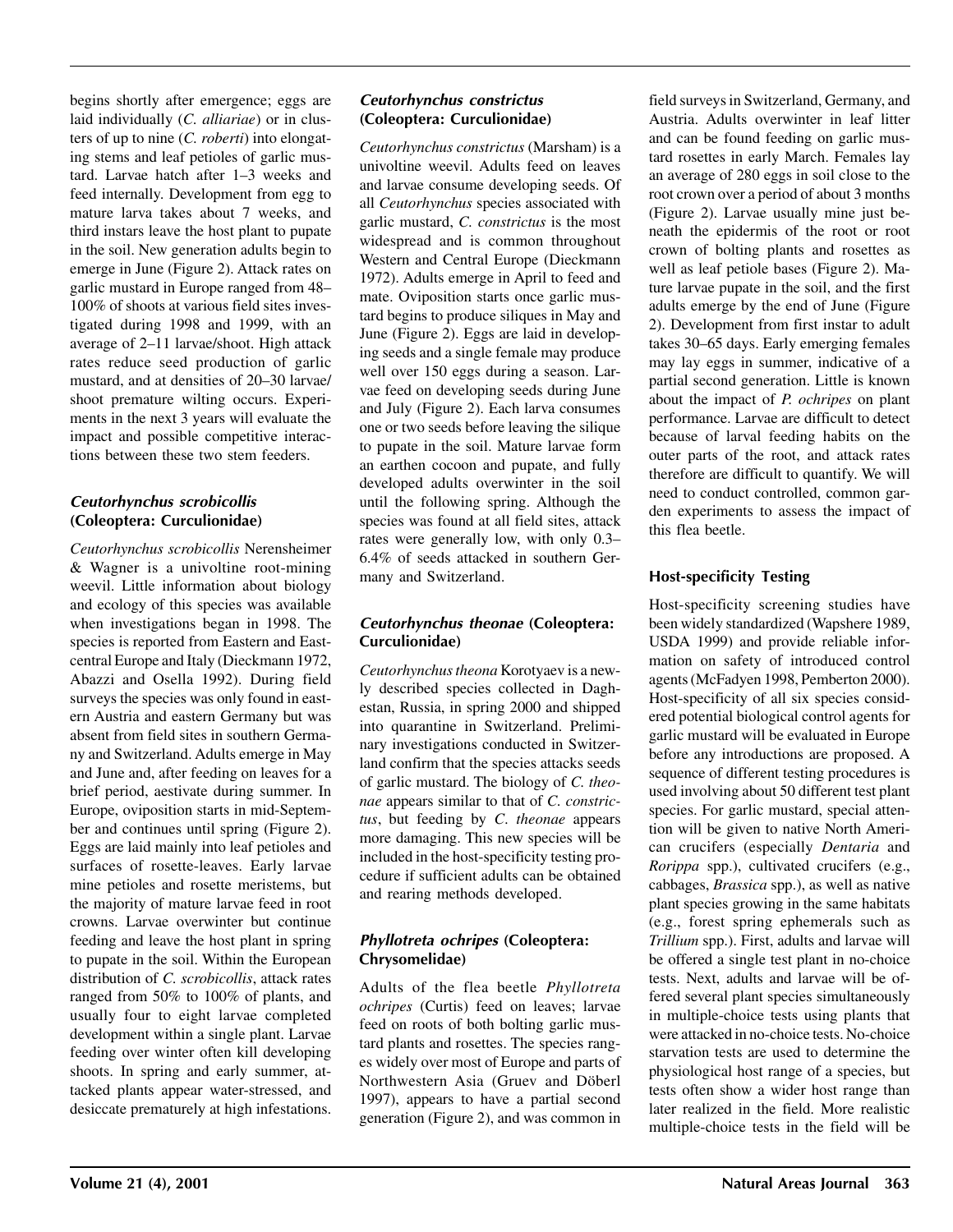utilized using plants that are accepted for oviposition under no-choice conditions (Clement and Cristofaro 1995). All five *Ceutorhynchus* species selected as potential biocontrol agents for garlic mustard are reported to be monophagous—that is, they develop exclusively on garlic mustard (Dieckmann 1972)—and this will be tested in detail. Only *P. ochripes* was reported to complete larval development on species other than garlic mustard (Doguet 1994). Preliminary investigations confirmed these reports and documented successful larval development on *Rorippa amphibia* (L.) Besser and on eight additional species including several *Rorippa* spp. and *Brassica* spp. (Hinz and Gerber 2001). Although additional field tests will follow, these early results are strong indication that *P. ochripes* is not sufficiently host-specific to warrant introduction to North America because several North American native *Rorippa* species occur within the North American range of *A. petiolata*, including *Rorippa sinuata* (Nutt.) A. S. Hitchc., *Rorippa sessiliflora* (Nutt.) A. S. Hitchc., *Rorippa palustris fernaldiana* (Butters and Abbe) Stuckey*, Rorippa palustris hispida* (Desv.) Rydb., *Rorippa curvipes* Greene, and *Rorippa obtusa* (Nutt.) Britt. (Fernald 1970, Voss 1985, Gleason and Cronquist 1991).

## **Selection of Most Promising Control Agents**

Weed biocontrol programs continue to operate under the lottery model assuming that the introduction of numerous hostspecific control agents will include the "silver bullet" or "tip the balance" due to accumulating impacts by multiple herbivores (McEvoy and Coombs 1999). However, criteria proposed for prioritizing potential biocontrol agents have little predictive power and produce contradictory rankings (Blossey 1995). Final selection of control agents for garlic mustard will be based on pre-release studies of their host-specificity, effectiveness in reducing plant performance, and their potential competitive interactions. Denno et al. (1995) reviewed 193 pairwise interactions among phytophagous species and found competitive interactions in 73% of the studies. Although few studies examined the interactions between above- and below-ground herbivores, all interactions adversely affected root-feeders (Masters et al. 1993, Denno et al. 1995). The potential for competitive interactions among herbivores on garlic mustard exists for stem miners, seed feeders, and for plant-mediated interactions of root- and stem-feeders. However, it is unclear how these interactions may influence the success or failure of biological weed control. All potential biocontrol agents for garlic mustard must first pass the host-specificity screening tests. Experiments over the next few years will analyze impact of single and multiple species on performance of garlic mustard, as well as resulting interactions among different herbivores to avoid antagonistic interactions among control agents.

## **Monitoring: Pre- and Post-release Studies**

The invasion of nonindigenous plants may affect native taxa and ecosystem processes in natural areas set aside to protect native species and ecosystem processes. Management of garlic mustard or other invasive plants aims to protect or restore ecosystems. However, quantitative evidence for ecosystem impacts of individual invasive species in general, and of garlic mustard in particular, are anecdotal (Blossey 1999). An important aspect of the biocontrol program against garlic mustard is collection of baseline data before introduction of control agents. We are developing a standardized monitoring protocol that will provide baseline data and assess the impact on native organisms after introduction of biocontrol agents. We are incorporating measures of (1) garlic mustard abundance, (2) abundance and impact of biological control agents, and (3) changes in native plant communities. We anticipate developing a protocol sophisticated enough to allow rigorous statistical analysis, yet simple enough to allow widespread use by natural area managers. We will compare garlic mustard population dynamics in Europe (in the presence of specialized herbivores) and in North America (in the absence of specialized herbivores) to help develop a better understanding of the factors that allow garlic mustard to be a successful invader. We anticipate such inves-

tigations to help predict which plant stages constitute "Achilles heels" and should be targeted for control.

The monitoring protocol and long-term evaluations will help us assess how ecosystems respond to changes in abundance of individual invasive species. Combining long-term monitoring with field evaluations of the impact of different biological control agents in various habitats throughout the range of garlic mustard in North America will help us improve management of garlic mustard. This research will help close the "monitoring and evaluation gap" (Blossey 1999, McEvoy and Coombs 2000) commonly observed in biological weed control. The development of standardized monitoring protocols will also help build partnerships and cooperation across disciplines and agencies and provide for the necessary replication and a more powerful analysis of the impact of a biological control program. In addition, following changes of floral and faunal communities through time will allow us to assess "quality" of replacement communities.

# **CONCLUSIONS**

Negative ecological impacts of garlic mustard in North America, in combination with the inability to control the species by conventional means, makes development of biological control an attractive alternative. Development of a successful garlic mustard biocontrol program will depend upon (1) experimentally verifying the host-specificity and effectiveness of potential control agents, (2) obtaining U.S. Department of Agriculture approval for introduction of tested organisms, (3) implementing a release program at selected sites in North America, (4) incorporating biological control into the management strategy of land managers, and (5) utilizing standardized protocols to monitor biocontrol agents, garlic mustard populations, and the response of native plant and animal communities. Combining long-term monitoring, experimental research, and evaluation will provide a framework for improving management of invasive plants using biological control. In addition, such investigations will continue to improve the scientific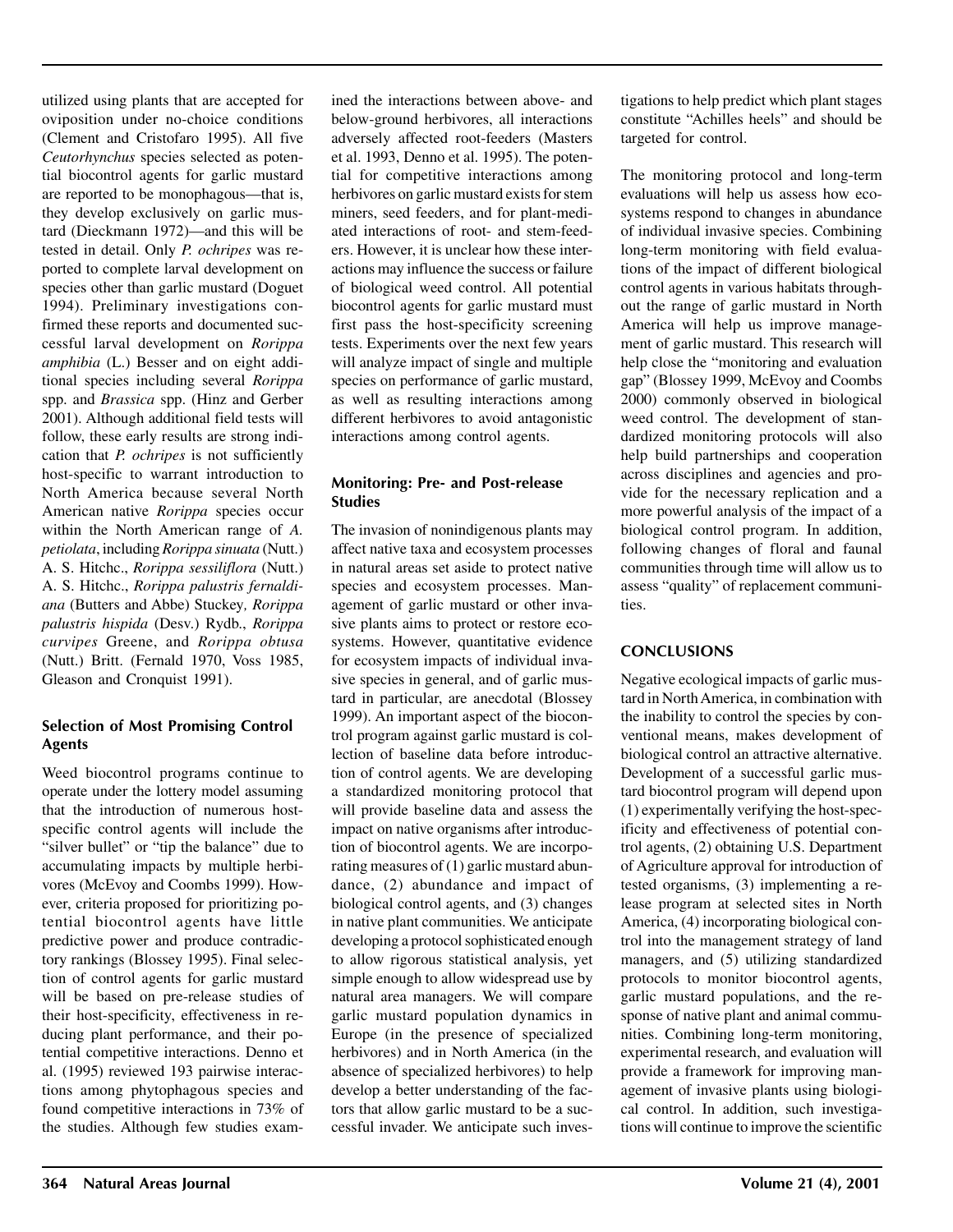basis and predictive ability of biological weed control.

## **ACKNOWLEDGMENTS**

The garlic mustard biocontrol program was a brainchild of R. Dunbar, Indiana Department of Natural Resources. R. Heidorn, Illinois Nature Preserves Commission, provided initial funding for overseas work through the Illinois Wildlife Preservation Fund, the Illinois Natural Areas Acquisition Fund, Illinois Department of Natural Resources' Conservation 2000, and Chicago Wilderness. Additional funding provided by the Departments of Natural Resources in Minnesota (Scientific and Natural Areas Program and an anonymous donor), Indiana (Division of Nature Preserves), and Kentucky, and by Hoosier National Forest, the Native Plant Societies of Illinois and Indiana, and Hennepin Parks in Minneapolis kept the overseas work going. Comments by R. Wiedenmann, J. Maerz, and several anonymous reviewers improved earlier versions of this manuscript. S. Smith, Cornell University, created the distribution map. Continuation of work in Europe and development of longterm monitoring is funded by the Strategic Environmental Research and Development Program, U.S. Department of Defense.

*Bernd Blossey is Assistant Professor and Director of the Biological Control of Non-Indigenous Plant Species Program at Cornell University. He is developing biological control programs for invasive plants in natural areas and is interested in changes in native fauna and flora associated with invasion and decline of nonindigenous plants.*

*Victoria Nuzzo is a Biologist and Owner of Natural Area Consultants. Her research interests focus on protection and management of native plant communities, with an emphasis on how communities respond to invasion and control of nonindigenous plant species.*

*Hariet Hinz is a Senior Research Scientist at CABI Bioscience Switzerland Centre, where she is responsible for several biological weed control projects. Her* *research interests are in comparative plant population biology and evaluation of nontarget effects.*

*Esther Gerber is a doctoral student at CABI Bioscience Switzerland Centre. Her research is focused on biological weed control, especially the impact and interaction of insect natural enemies.*

## **LITERATURE CITED**

- Abazzi, P. and G. Osella. 1992. Elenco sistematico-faunistico degli Anthribidae, Rhinomaceridae, Attelabidae, Apionicae, Brenthidae, Curculionidae italiani (Insecta, Coleoptera, Curculionidae). Redia 75:267- 414.
- Anderson, R.C., T.C. Kelley, and S.S. Dhillion. 1996. Aspects of the ecology of an invasive plant, garlic mustard (*Alliaria petiolata*), in central Illinois. Restoration Ecology 4:181-191.
- Bangerter, E.B. 1985. New and interesting records of adventive plants from the Auckland Institute and Museum Herbarium: 11. Records of the Auckland Institute and Museum 22:41-46.
- Baskin, J.M. and C.C. Baskin. 1992. Seed germination biology of the weedy biennial *Alliaria petiolata*. Natural Areas Journal 12:191-197.
- Bloom, C.T., C.C. Baskin, and J.M. Baskin. 1990. Germination ecology of the facultative biennial *Arabis laevigata* variety *laevigata*. American Midland Naturalist 124:214- 230.
- Blossey, B. 1995. A comparison of various approaches for evaluating potential biological control agents using insects on *Lythrum salicaria*. Biological Control 5:113-122.
- Blossey, B. 1999. Before, during, and after: the need for long-term monitoring in invasive plant species management. Biological Invasions 1:301-311.
- Blossey, B. and R. Nötzold. 1995. Evolution on increased competitive ability in invasive non-indigenous plants: a hypothesis. Journal of Ecology 83:887-889.
- Blossey, B. and L. Skinner. 2000. Design and importance of post release monitoring. Pp. 693-706 *in* N.R. Spencer, ed., Proceedings of the X International Symposium on Biological Control of Weeds, 4–10 July 1999, Montana State University, Bozeman.
- Blossey, B., L. Skinner, and J. Taylor. 2001. Impact and management of purple loosestrife (*Lythrum salicaria*) in North America. Biodiversity and Conservation 10:1787- 1807.
- Brothers, T.S. and A. Spingarn. 1992. Forest fragmentation and alien plant invasion of central Indiana old-growth forests. Conservation Biology 6:91-100.
- Byers, D.L. and J.A. Quinn. 1998. Demographic variation in *Alliaria petiolata* (Brassicaceae) in four contrasting habitats. Journal of the Torrey Botanical Society 125:138-149.
- Cavers, P.B., M.I. Heagy, and R.F. Kokron. 1979. The biology of Canadian weeds. 35: *Alliaria petiolata* (M. Bieb.) Cavara and Grande. Canadian Journal of Plant Science 59:217-229.
- Chen, W. and J. Schwegman. 1996. First report of *Fusarium* root rot of *Alliaria petiolata*. Plant Disease 80:711.
- Clement, S.L. and M. Cristofaro. 1995. Openfield tests in host-specificity determination of insects for biological control of weeds. Biocontrol Science and Technology 5:395- 406.
- Courant, A.V., A.E. Holbrook, E.D. Van der Reijden, and F.S. Chew. 1994. Native pierine butterfly (Pieridae) adapting to naturalized crucifer? Journal of the Lepidopterist's Society 48:168-170.
- Crawley, M.J. 1989. The successes and failures of weed biocontrol using insects. Biocontrol News and Information 10:213-223.
- Cruden, R.W., A.M. McClain, and G.P. Shrivastava. 1996. Pollination biology and breeding system of *Alliaria petiolata* (Brassicaceae). Bulletin of the Torrey Botanical Club 123:273-280.
- Denno, R.F., M.S. McClure, and J.R. Ott. 1995. Interspecific interactions in phytophagous insects: competition reexamined and resurrected. Annual Review of Entomology 40:297-331.
- Dieckmann, L. 1972. Beiträge zur Insektenfauna der DDR. Coleoptera—Curculionidae: Ceutorhynchinae. Beiträge zur Entomologie 22:47-108.
- Doguet, S. 1994. Faune de France—Coléoptères Chrysomelidae, Vol. 2. Alticinae. Federation Francaise des Sociétes de Science Naturelles, Paris. 683 pp.
- Drayton, B. and R.B. Primack. 1999. Experimental extinction of garlic mustard (*Alliaria petiolata*) populations: implications for weed science and conservation biology. Biological Invasions 1:159-167.
- Ellstrand, N.C.and K.A. Schierenbeck. 2000. Hybridization as a stimulus for the evolution of invasiveness in plants. Proceedings of the National Academy of Science 97:7043-7050.
- Fernald, M.L. 1970. Gray's Manual of Botany. 8th Ed. D.Van Nostrand Company, New York. 1641 pp.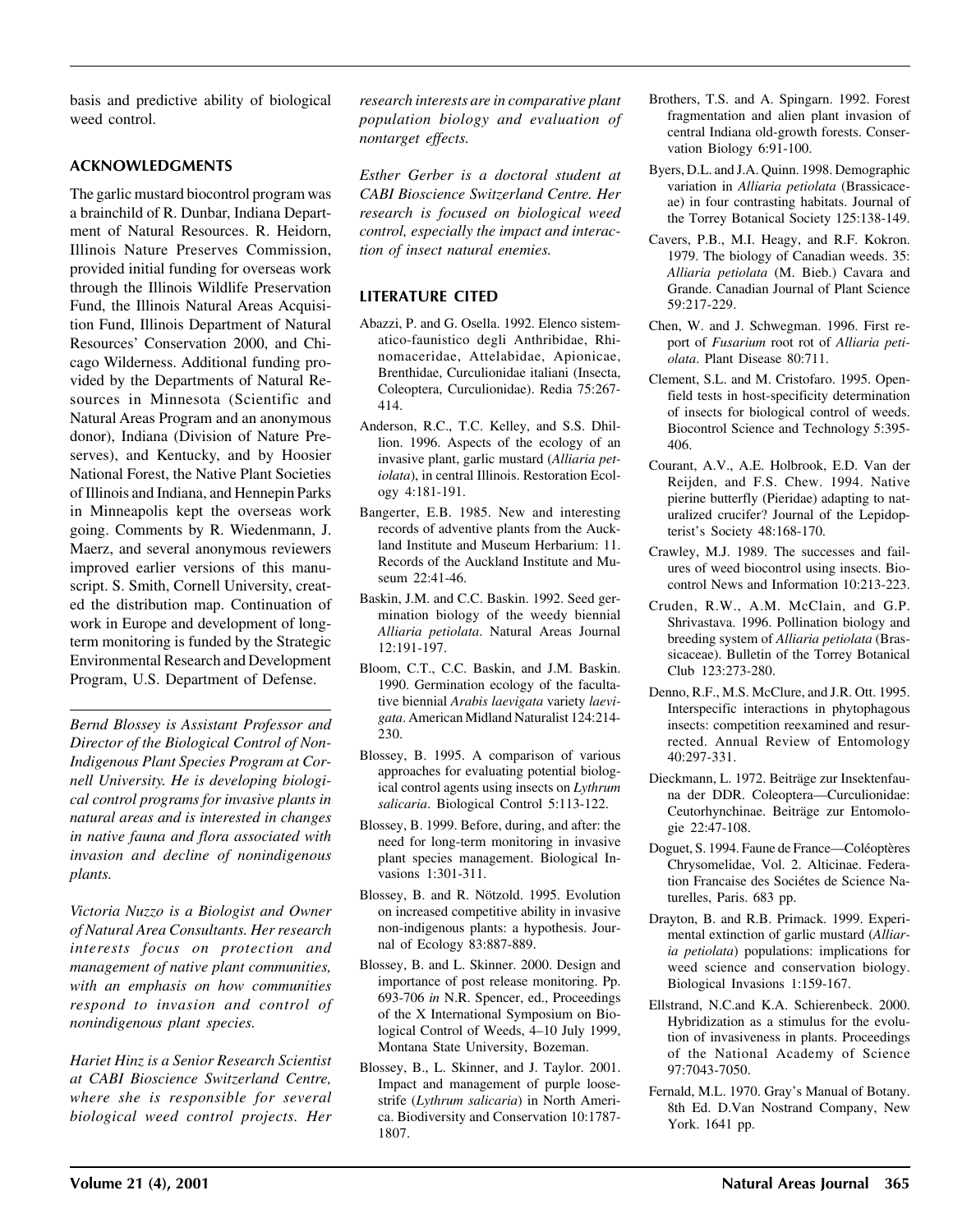- Fitter, R., A. Fitter, and M. Blamey. 1974. The Wildflowers of Britain and Northern Europe. Charles Scribner's Sons, New York. 336 pp.
- Follett, P.A. and J.J. Duan. 2000. Nontarget Effects of Biological Control. Kluwer Academic Publishers, Norwell, Mass. 316 pp.
- Fowler, S.A., P. Syrett, and R.L. Hill. 2000. Success and safety in the biological control of environmental weeds in New Zealand. Australian Journal of Ecology 25:553-562.
- Gassmann, A. and S.M. Louda. 2001. *Rhinocyllus conicus*: initial evaluation and subsequent ecological impacts in North America. Pp. 147-183 *in* E. Wajnberg, J.K. Scott, and P.C. Quimby, eds., Evaluating Indirect Ecological Effects of Biological Control. CABI Publishing, Wallingford, U.K.
- Gleason, H.A. and A. Cronquist. 1991. Manual of Vascular Plants of the Northeastern United States and Adjacent Canada. 2nd Ed. The New York Botanical Garden, New York. 910 pp.
- Gruev, B. and M. Döberl. 1997. General distribution of the flea beetles in the Palearctic subregion (Coleoptera, Chrysomelidae: Alticinae). Scopolia 37:298.
- Haribal, M. and J.A.A. Renwick. 1998. Isovitexin 6"-O-B-D-glucopyranoside: a feeding deterrent to *Pieris napi oleracea* from *Alliaria petiolata*. Phytochemistry 47:1237- 1240.
- Harley, J.L. 1969. The Biology of Mycorrhiza. 2nd Ed. Leonard Hill, London. 334 pp.
- Hegi, G. 1986. Illustrierte Flora von Mitteleuropa, Band IV, Teil 1. Verlag Paul Parey, Berlin, Germany. Pp. 118-120.
- Hight, S.D., B. Blossey, J. Laing, and R. De-Clerck-Floate. 1995. Establishment of insect biological control agents from Europe against *Lythrum salicaria* in North America. Environmental Entomology 24:967-977.
- Hinz, H.L. and E. Gerber. 1998. Investigations on potential biological control agents of garlic mustard, *Alliaria petiolata* (Bieb.) Cavara & Grande. Annual Report for 1998. CABI Bioscience, Delemont, Switzerland. 22 pp.
- Hinz, H.L. and E. Gerber. 2001. Investigations on potential biological control agents of garlic mustard, *Alliaria petiolata* (Bieb.) Cavara & Grande. Annual Report for 2000. CABI Bioscience, Delemont, Switzerland. 44 pp.
- Hoffmann, J.H. 1995. Biological control of weeds: the way forward, a South African perspective. Pp. 77-98 *in* J.K. Waage, ed., Weeds in a Changing World. British Crop Protection Council Symposium Proceedings No. 64. The British Crop Protection Council, Farnham, U.K.
- Howarth, F.G. 1991. Environmental impacts of classical biological control. Annual Review of Entomology 25:743-748.
- Huang, X.P., J.A.A. Renwick, and F.S. Chew. 1995. Oviposition stimulants and deterrents control acceptance of *Alliaria petiolata* by *Pieris rapae* and *P*. *napi oleracea*. Chemoecology 5/6:79-87.
- Julien, M.H. and M.W. Griffiths. 1998. Biological Control of Weeds. A World Catalogue of Agents and Their Target Weeds. 4th Ed. CABI Publishing, Wallingford, U.K. 223 pp.
- Lawton, J.H. 1990. Biological control of plants: a review of generalizations, rules, and principles using insects as agents. Pp. 3-17 *in* C. Bassett, L. Whitehouse, J.A. Zabkiewicz, eds., Alternatives to the Chemical Control of Weeds. Proceedings of the International Conference of Rotorua, New Zealand, 1989. Ministry of Forestry, FRI Bulletin 155.
- Lhotska, M. 1975. Notes on the ecology of germination of *Alliaria petiolata*. Folia Geobotanica et Phytotaxonomica (Praha) 10:179-183.
- Lonsdale, W.M. 1999. Global patterns of plant invasions and the concept of invasibility. Ecology 80:1522-1536.
- Louda, S.M., D. Kendall, J. Connor, and D. Simberloff. 1997. Ecological effects of an insect introduced for the biological control of weeds. Science 277:1088-1090.
- Luken, J.O. and M. Shea. 2000. Repeated prescribed burning at Dinsmore Woods State Nature Preserve (Kentucky, USA): responses of the understory community. Natural Areas Journal 20:150-158.
- MacDonald, I.A.W., L.L. Loope, M.B. Usher, and O. Hamann. 1989. Wildlife conservation and the invasion of nature reserves by introduced species: a global perspective. Pp. 215-255 *in* J.A. Drake, H.A. Mooney, F. di Castri, R.H. Groves, F.J. Kruger, M. Rejmánek, and M.Williamson, eds., Biological Invasions: A Global Perspective. John Wiley and Sons, New York.
- Mack, R.A., D. Simberloff, W.M. Lonsdale, H. Evans, M. Clout, and F. Bazzaz. 2000. Biotic invasions: causes, epidemiology, global consequences and control. Ecological Applications 10:689-710.
- Malecki, R.A., B. Blossey, S.D. Hight, D. Schroeder, L.T. Kok, and J.R. Coulson. 1993. Biological control of purple loosestrife. BioScience 43:480-486.
- Masters, G.J., V.K. Brown, and A.C. Gange. 1993. Plant mediated interactions between above- and below-ground insect herbivores. Oikos 66:148-151.
- McCarthy, B. 1997. Response of a forest understory community to experimental remov-

al of an invasive nonindigenous plant (*Alliaria petiolata*, Brassicaceae). Pp. 117-130 *in* J.O. Luken and J.W. Thieret, eds., Assessment and Management of Plant Invasions. Springer-Verlag, New York.

- McEvoy, P.B. and E.M. Coombs. 1999. Biological control of plant invaders: regional patterns, field experiments, and structured population models. Ecological Applications 9:387-401.
- McEvoy, P.B. and E.M. Coombs. 2000. Why things bite back: unintended consequences of biological weed control. Pp. 167-194 *in* P.A. Follett and J.J. Duan, eds., Non-target Effects of Biological Control. Kluwer Academic Publishers, Boston Mass.
- McEvoy, P.B., C. Cox, and E. Coombs. 1991. Successful biological control of ragwort, *Senecio jacobaea*, by introduced insects in Oregon. Ecological Applications 1:430-442.
- McFadyen, R.E.C. 1998. Biological control of weeds. Annual Review of Entomology 43:369-393.
- Meekens, J.F. 2000. Population biology and community ecology of the invasive woodland herb *Alliaria petiolata* (Brassicaceae). Ph.D. diss., College of Arts and Sciences, Ohio University, Athens. 243 pp.
- Meekins, J.F. and B.C. McCarthy. 1999. Competitive ability of *Alliaria petiolata* (garlic mustard, Brassicaceae), an invasive nonindigenous forest herb. International Journal of Plant Science 160:743-752.
- Nuzzo, V.A. 1991. Experimental control of garlic mustard (*Alliaria petiolata* [Bieb.] Cavara & Grande) in northern Illinois using fire, herbicide, and cutting. Natural Areas Journal 11:158-167.
- Nuzzo, V.A. 1992. Current and historic distribution of garlic mustard (*Alliaria petiolata*) in Illinois. Michigan Botanist 32:23-34.
- Nuzzo, V.A. 1993. Distribution and spread of the invasive biennial garlic mustard (*Alliaria petiolata*) in North America. Pp. 137- 146 *in* B.N. McNight, ed., Biological Pollution: The Control and Impact of Invasive Exotic Species. Indiana Academy of Science, Indianapolis.
- Nuzzo, V.A. 1996. Impact of dormant season herbicide treatment on the alien herb garlic mustard (*Alliaria petiolata* [Bieb.] Cavara and Grande) and groundlayer vegetation. Transactions of the Illinois State Academy of Science 89:25-36.
- Nuzzo, V.A. 1999. Invasion pattern of the herb garlic mustard (*Alliaria petiolata*) in high quality forests. Biological Invasions 1:169- 179.
- Nuzzo, V.A., B. McClain, and T. Strole. 1996. Fire impact on groundlayer flora in sand forest, 1990–1994. American Midland Nat-